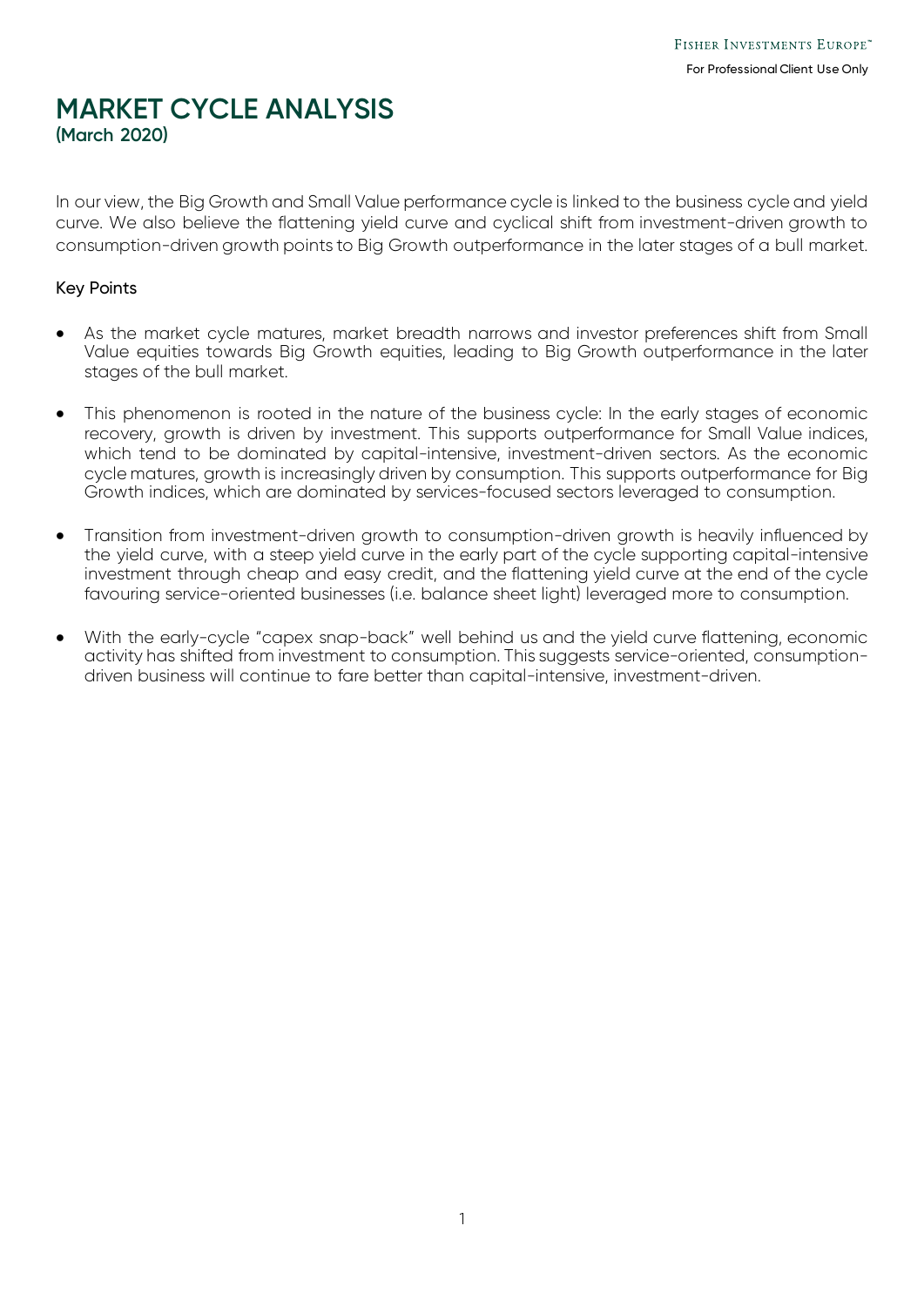#### Market Breadth and the Growth vs. Value Cycle

In the first stages of a new bull market, most equities outperform the market average, with Small Value equities leading the way. However, as the bear market "bounce" effect fades and the bull market matures, market breadth (defined as the percentage of constituents beating the market average) declines as investors abandon high-beta winners of the early bull and instead focus on blue chip growth equities which aren't as dependent on a cyclical rebound in economic activity to drive earnings.

Exhibit 1 shows how market breadth declines as the bull market progresses, and Exhibit 2 shows the strong *inverse* relationship between market breath and Big Growth relative returns vs. Small Value.



Exhibit 1: Market Breadth Narrows as Bull Market Matures

*Source: FactSet as of 31/12/2019. Bear Markets shown are US Bear Markets.*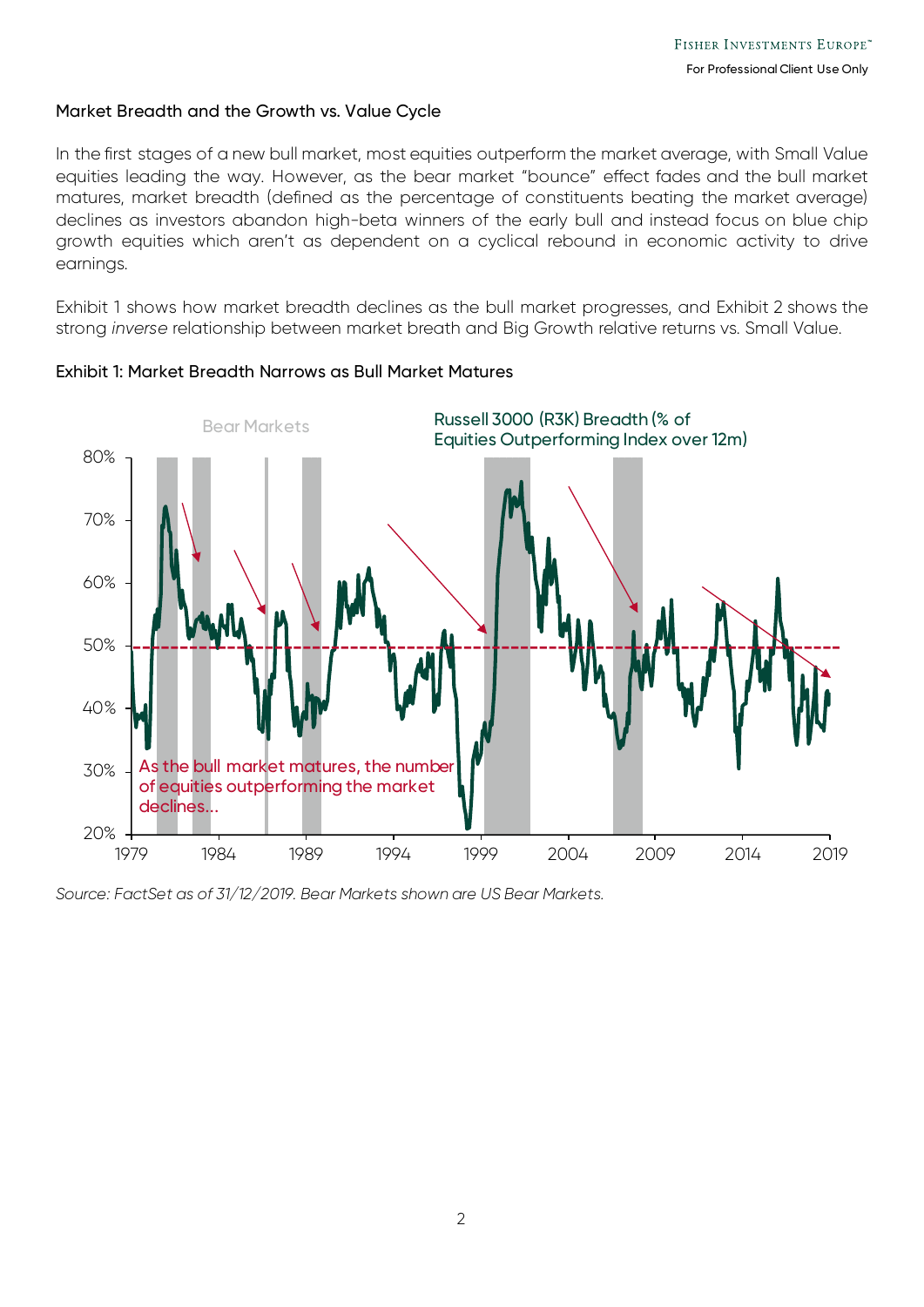



*Source: FactSet as of 31/12/2019. Right vertical axis depicts percentage of outperformance of small value over big growth.*

It is also worth noting that declining market breadth is an important driver for the relative returns of both style and size independently: Growth outperforms Value-regardless of size-and Big outperforms Small—regardless of style. This is illustrated in exhibits 10 and 11 of the appendix, which compare market breadth to Growth vs. Value and Big vs. Small, respectively.

*\*Unless stated otherwise, charts and data referencing "Big Growth" are based on the Russell 1000 Growth index while "Small Value" is based on the Russell 2000 Value.*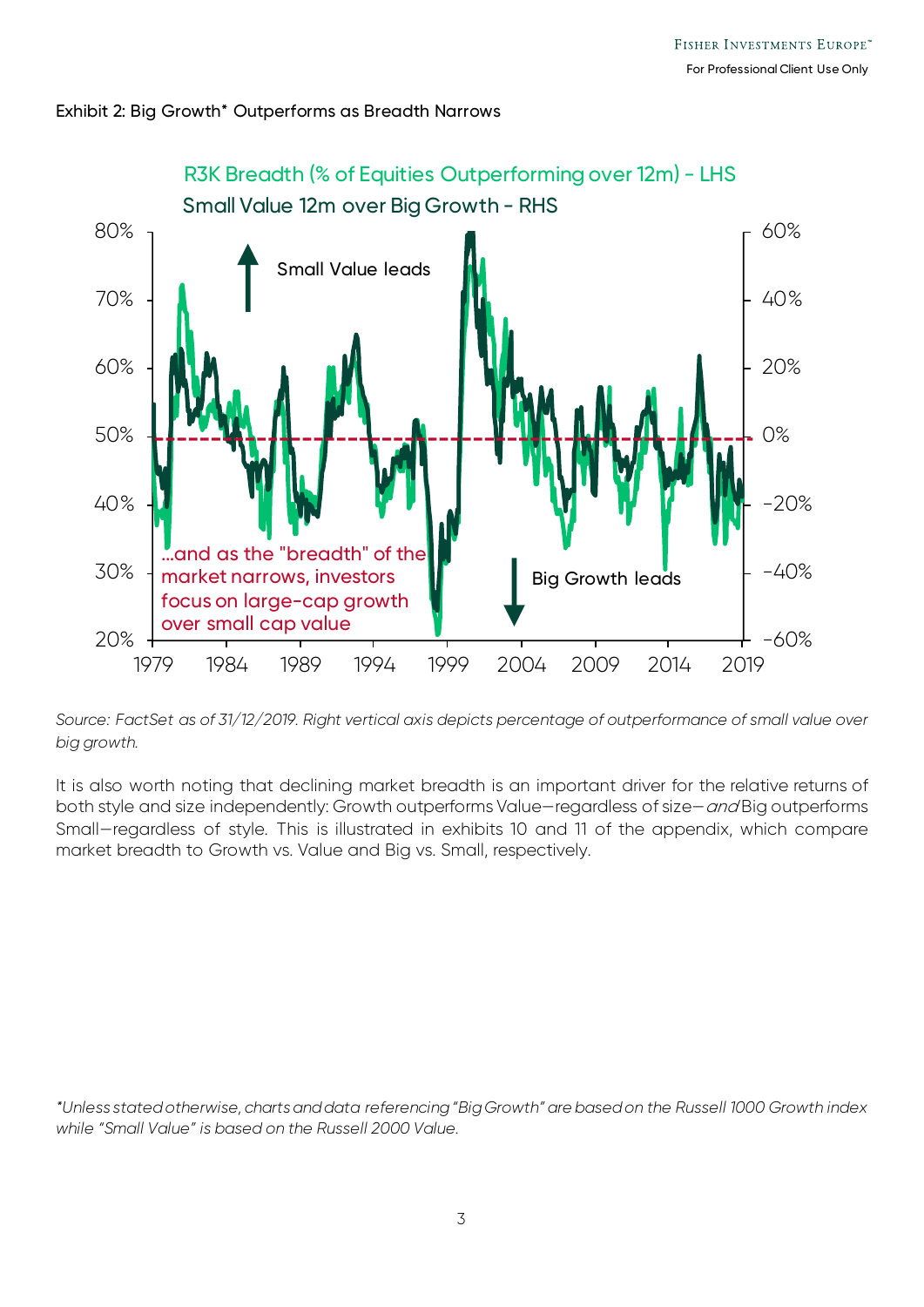#### Growth vs. Value and Consumption vs. Investment

As market breadth narrows as the bull market matures, this results in Big Growth outperformance in the later stages of the bull market. This is illustrated in Exhibit 3, which shows the average trajectory of the Russell 1000 Growth over Russell 2000 Value during the last 5 bull markets, with the duration of each bull market normalised on a percentage scale (i.e. 0-100%). Based on the historical trend, Big Cap Growth generally underperforms for the first half of the bull market, and then outperforms for the remainder.

#### Exhibit 3: Big Growth vs. Small Value in Bull Markets



*Source: FactSet, rebased to 100 at beginning of each bull market. Covers bull markets from 1982 through the most recent completed bull market in 2007.*

However, this phenomenon is not simply a function of investor sentiment—it is also rooted in the fundamental nature of the economic cycle. In the early stages of economic recovery, economic growth is driven by investment. As the expansion matures, investment slows and growth is increasingly driven by consumption. This phenomenon is illustrated in Exhibit 4, which shows the consumptionto-investment ratio during the last 8 economic expansions, with the duration of each expansion normalised on a percentage scale.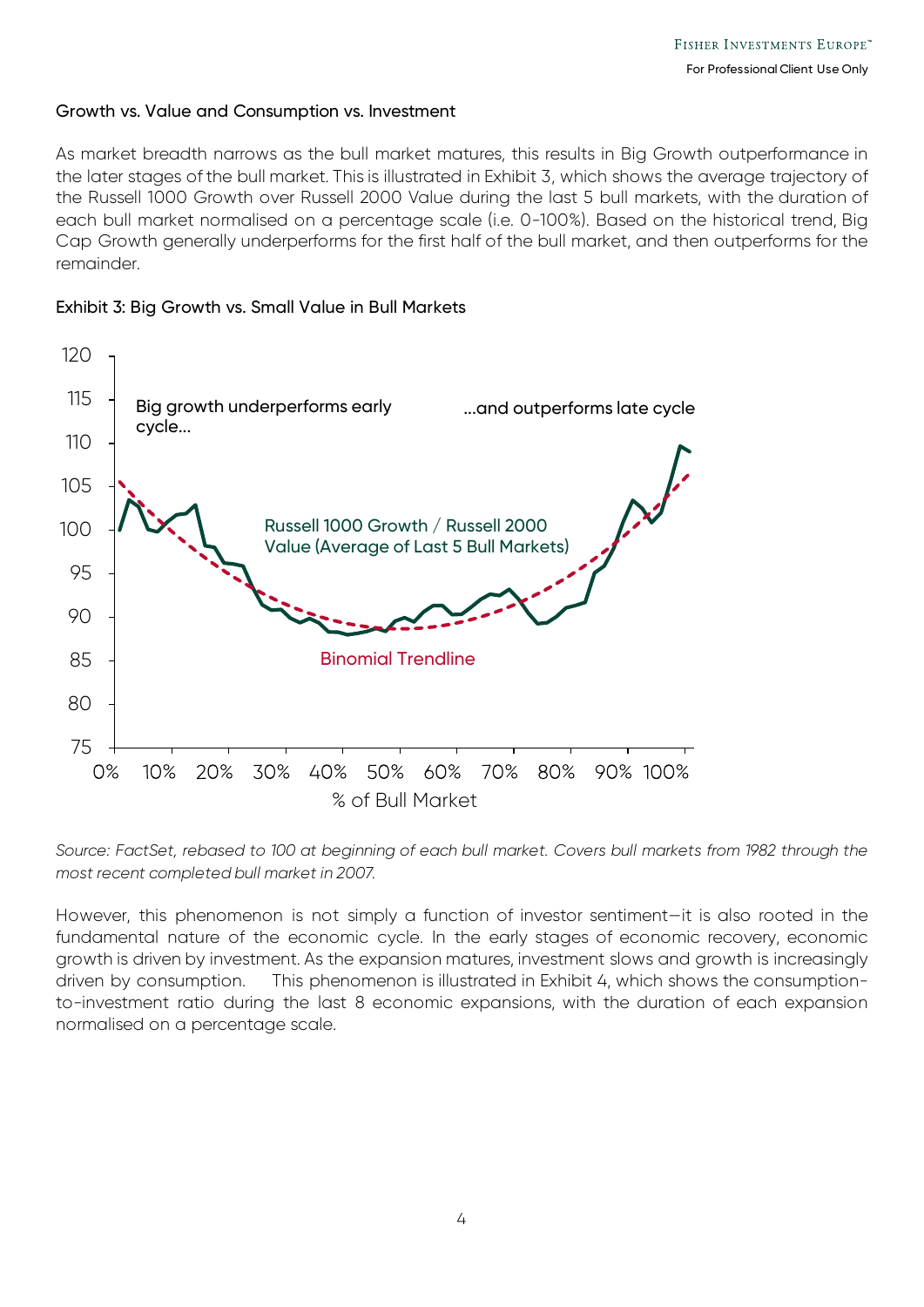#### Exhibit 4: Consumption vs. Investment During Expansions



*Source: US Bureau of Economic Analysis; Personal Consumption Expenditures / Private Fixed Investment. Rebased to 100 at the beginning of each economic expansion. Covers economic expansions from 1954 through the most recent completed economic expansion in 2007.*

There is a visual similarity between the Growth vs. Value trajectory during bull markets and the Consumption-to-Investment ratio during economic expansions. This is no coincidence—it is rooted in the sector composition of Big Growth and Small Value indices.

65% of the MSCI World Small Value Index falls in the Materials, Industrials, Real Estate and Financials sectors (see Exhibit 5). These Small Value sectors are capital-intensive and primarily driven by investment—characteristics which lend themselves to early-cycle outperformance. In contrast, 50% of the MSCI World Big Growth Index is in Information Technology, Consumer Staples and Healthcare (see Exhibit 5). These growth sectors are mostly service-oriented businesses and are primarily driven by consumption—characteristics which support late-cycle outperformance. The "Big Growth" and "Small Value" categorisation is a reflection of these sectors' fundamental characteristics.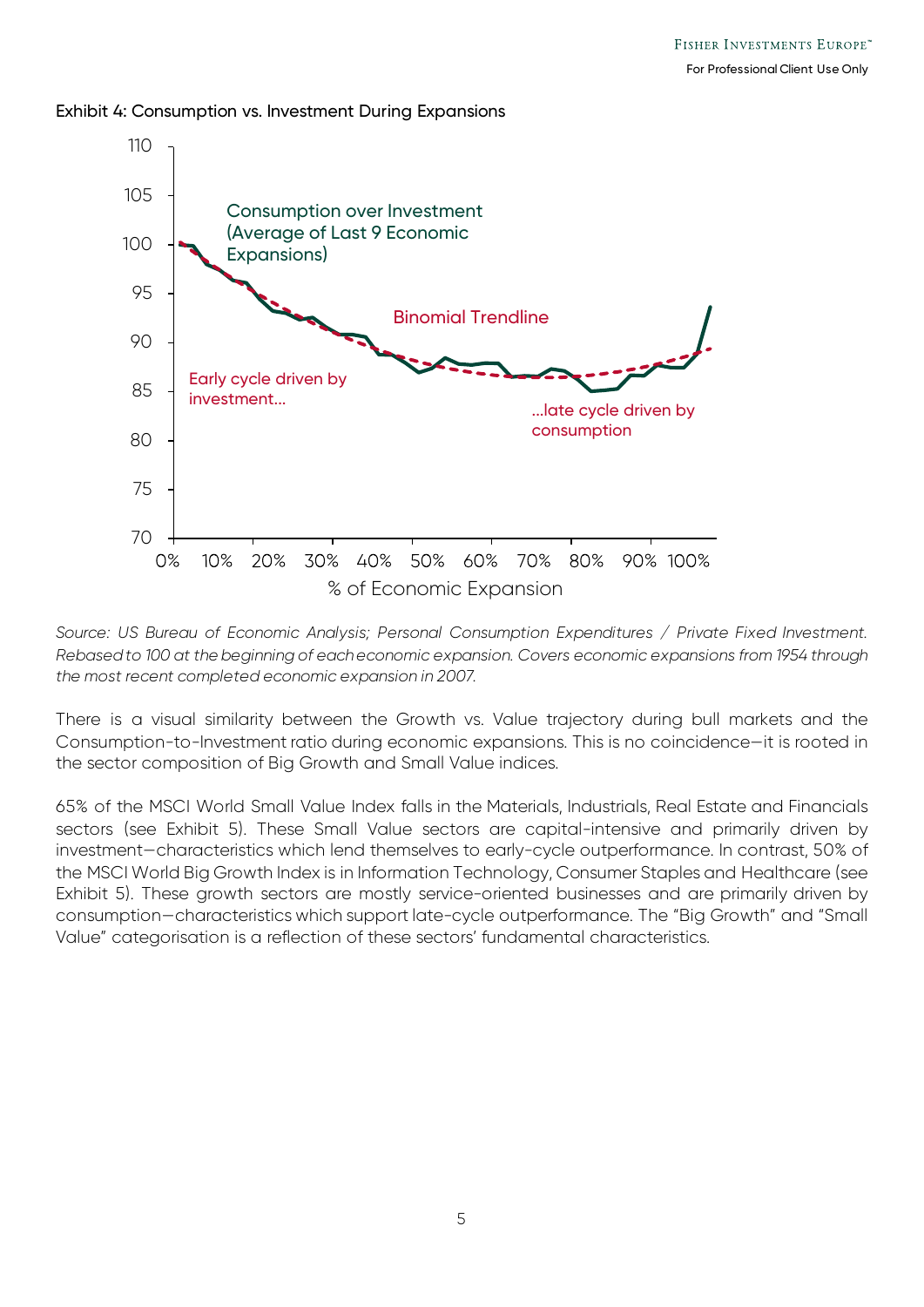The Small Value sectors are leveraged to the most cyclical segments of the economy (i.e. investment), tend to be mature, commoditised industries where long-term growth is a function of nominal GDP and market share (e.g. real estate, copper, credit). They are also highly capital-intensive, leading to heavy dependence on debt-financing and low rates of return on assets. Higher volatility, lower growth potential, greater leverage and weaker returns naturally lead to lower valuations and structurally lower growth rates.





*Source: FactSet as of 31/12/2019.*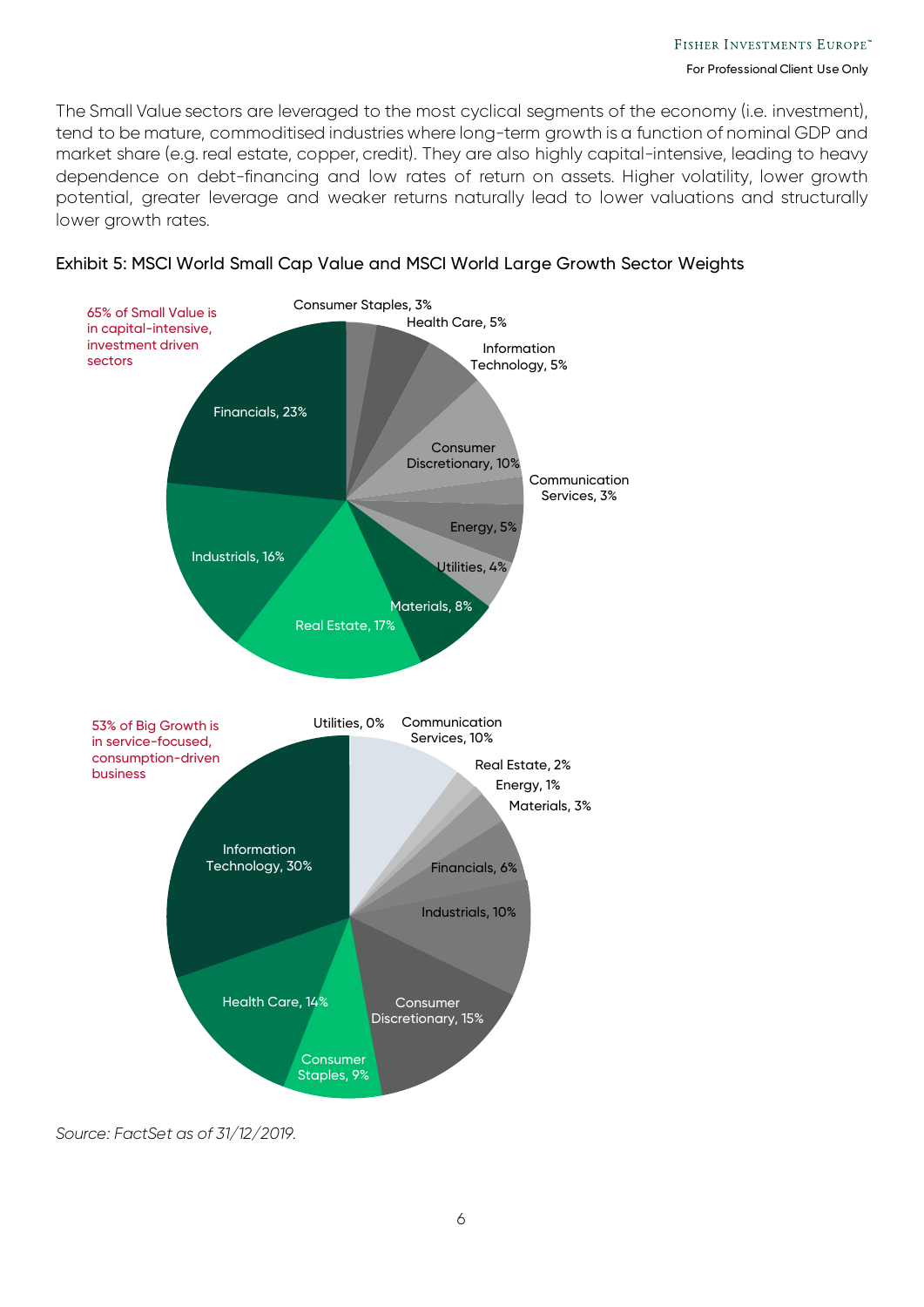In contrast, the Big Growth sectors are less cyclical, less capital intensive, and generally aren't constrained by nominal GDP—growth can also be driven by innovation, new product development and rising market penetration (as the markets aren't as mature). This leads to structurally higher growth rates and premium valuations.

#### Consumption vs. Investment and the Yield Curve

In the early stages of the economic recovery, there is an initial "capex snap-back" due to inventory restocking and pent-up demand for capital equipment—typically this results in accelerating investment growth for the first year of the recovery. This is illustrated in Exhibit 6 which shows the average trend in investment growth during the last 9 economic cycles, as well as investment growth in the current period—which has now slowed to a typically late-cycle growth rate.

#### Exhibit 6: Investment Growth During Expansions



*Source: US Federal Reserve as of 31/12/2019. Covers US economic expansions from 1954 through the most recent completed economic expansion in 2007.*

To a large degree, this early-stage "capex snap-back" is enabled by low interest rates and a steep yield curve. Low interest rates make capex more attractive, and a steep yield curve incentivises banks to make financing available—which is particularly important for smaller companies, which have limited access to capital markets and are generally more reliant on bank lending.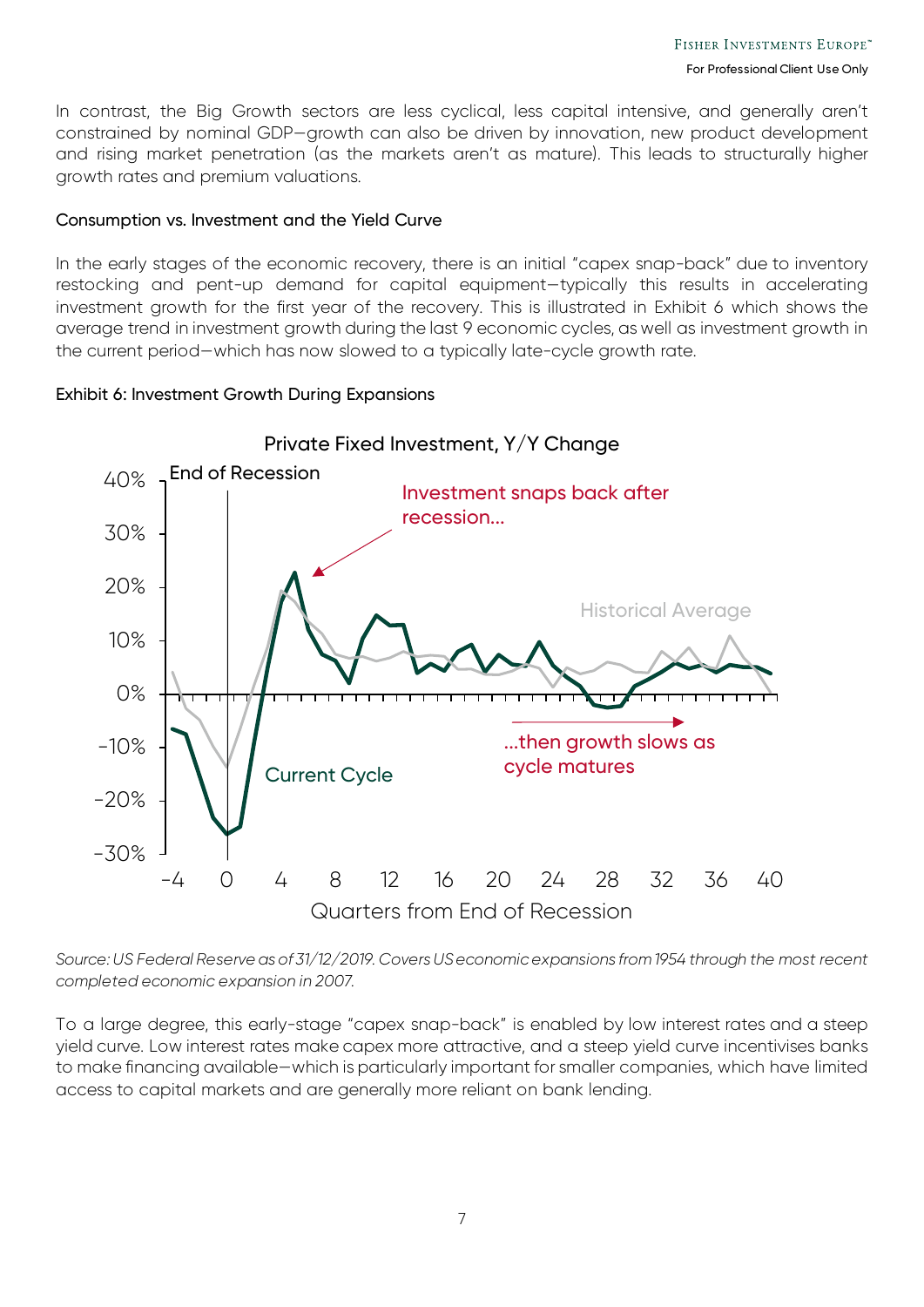Typically, the yield curve steepens during the recession as the central bank cuts the policy rate, and remains steep early in the recovery as expectations for stronger growth push long rates higher. As growth improves and inflation accelerates later in the cycle, the central bank hikes short rates and the yield curve begins to flatten. This is illustrated in Exhibit 7, which shows the trajectory of the yield curve (measured as the 10-year - 3-month yield spread) during the last 9 economic cycles, as well as the yield curve in the current cycle. The yield curve began to narrow in the mid-2010s, and based on historical trend, is likely to stay relatively flat for the remainder of the expansion.



#### Exhibit 7: Yield Curve During Economic Expansions

*Source: FactSet Economics as of 31/12/2019. Covers economic expansions from 1954 through the most recent completed economic expansion in 2007. Based on US Yield Curve.*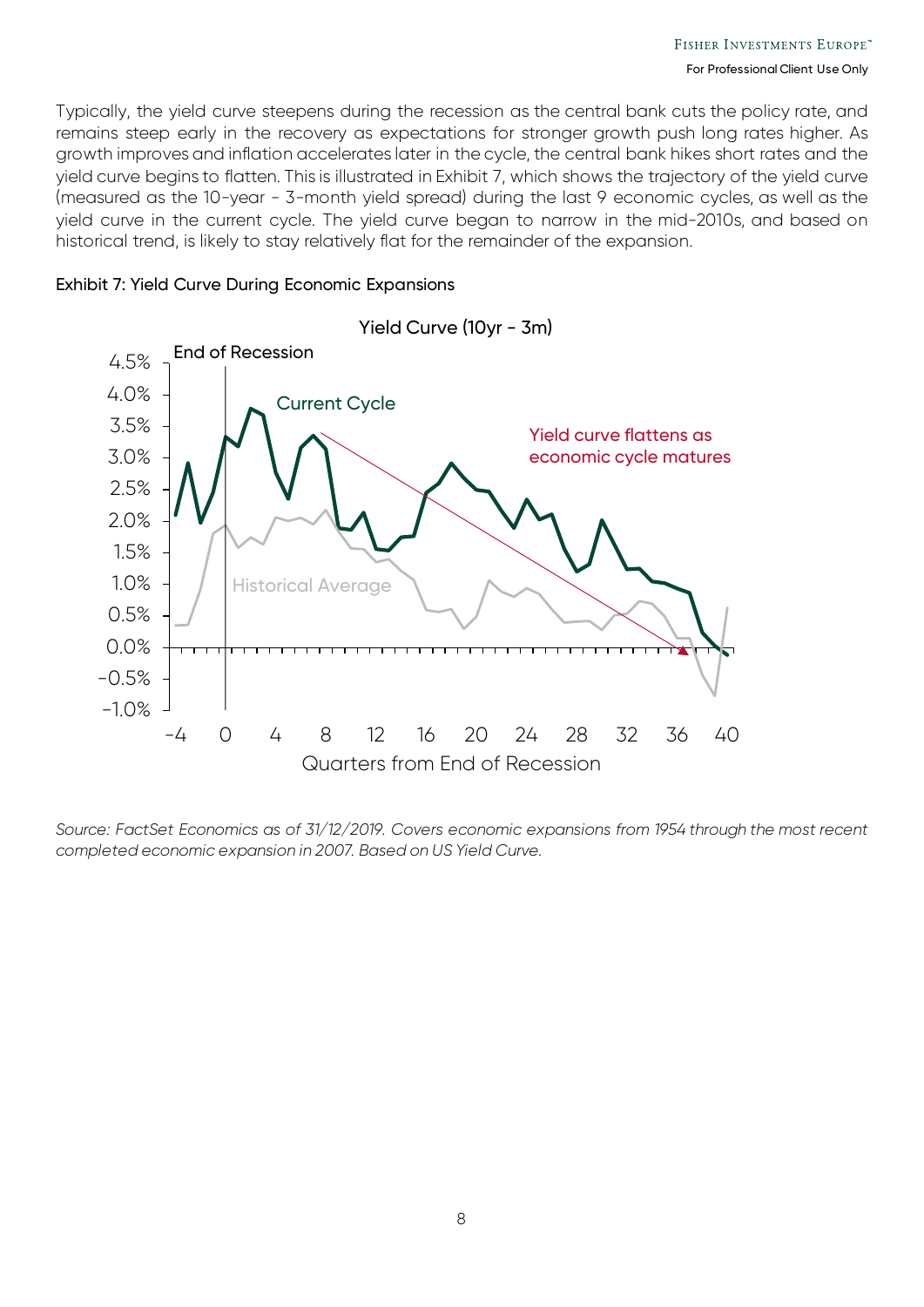The relationship between investment and the yield curve is further illustrated in Exhibit 8, which shows the year-over-year change in the yield curve spread (measured by the 10-year rate minus 3-month rate, with the axis inverted), and the forward-looking change in the consumption-to-investment ratio. The chart shows that as the yield curve narrows, consumption tends to grow more quickly than investment moving forward.



#### Exhibit 8: Yield Curve and Consumption-to-Investment Ratio

It stands to reason that if the yield curve drives the consumption-to-investment ratio, and Big Growth represents consumption-driven sectors while Small Value represents investment-driven sectors, then the yield curve should drive growth vs. value relative returns. The relationship between the yield curve and Big Growth vs. Small Value is illustrated in Exhibit 9, which shows the 12-month moving average year-over-year change in the yield curve spread vs. Big Growth's 12 month forward relative return vs. Small Value. Historically, when the yield curve is flattening, Big Growth outperforms Small Value 65% of the time over the next 12 months, with 3.6% average outperformance. In contrast, when the yield curve is steepening, Big Growth outperforms less than 40% of the time, with 4.2% average underperformance (Exhibit 12 in the appendix illustrates this in more depth).

*Source: US Bureau of Economic Analysis and FactSet as of 31/12/2019. Based on US Yield Curve.*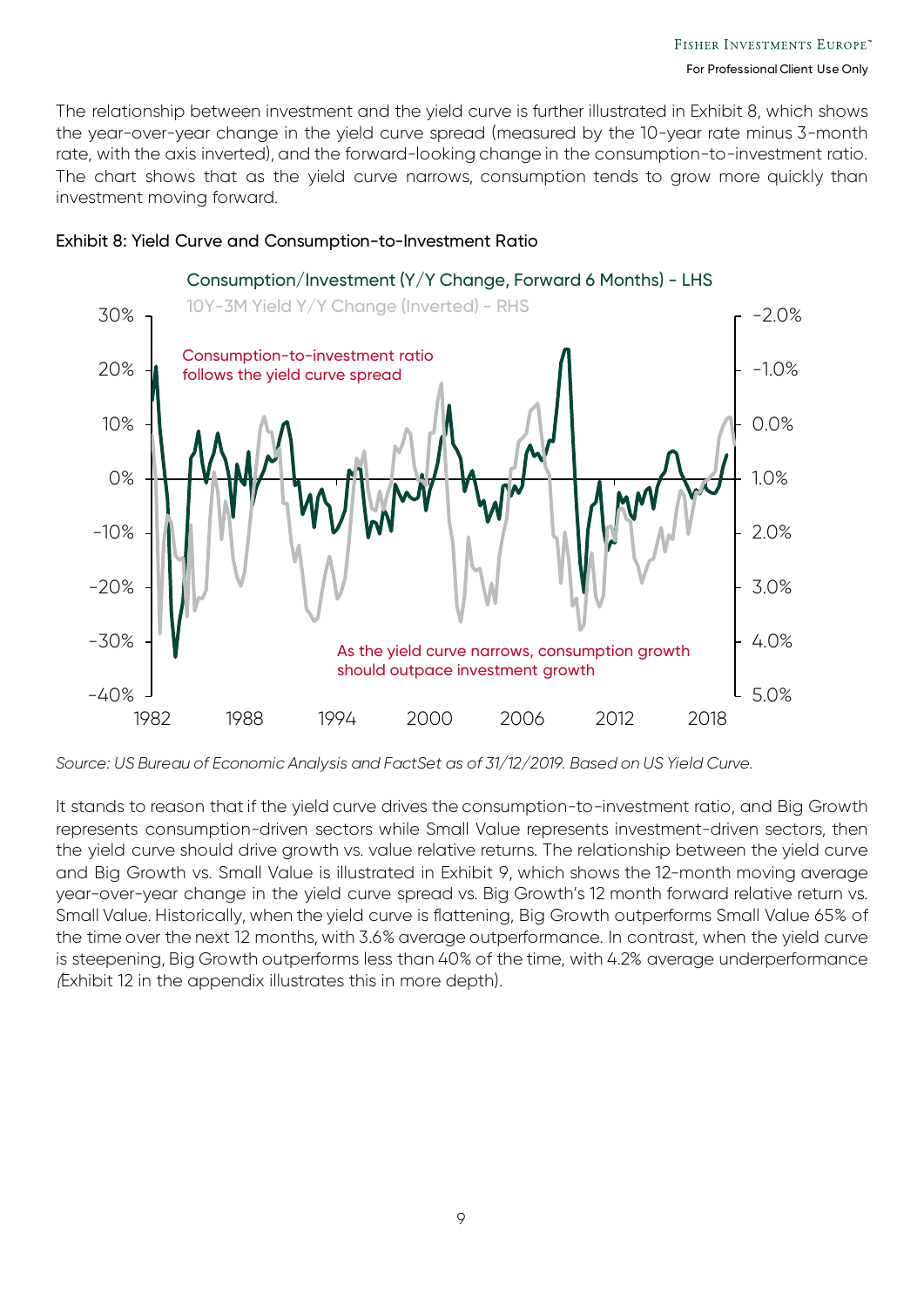

#### Exhibit 9: Yield Curve and Big Growth vs. Small Value

*Source: FactSet as of 31/12/2019. Based on US Yield Curve.*

The yield curve is particularly important for the financial sector—the biggest component of Small Value indices. When the yield curve is steep, net interest margins are wider, which makes banks more profitable. Thus there is a particularly strong relationship between the yield curve spread and financial sectors relative returns, which is illustrated in Exhibit 13 in the appendix.

#### **Outlook**

Ultimately, as the market cycle continues to mature, we expect the yield curve to remain relatively flat and the economy to shift from investment-driven growth to consumption driven growth. As such, capital intensive sectors will likely lag while service-oriented, consumption-driven sectors will likely lead, driving outperformance for Big Growth equities.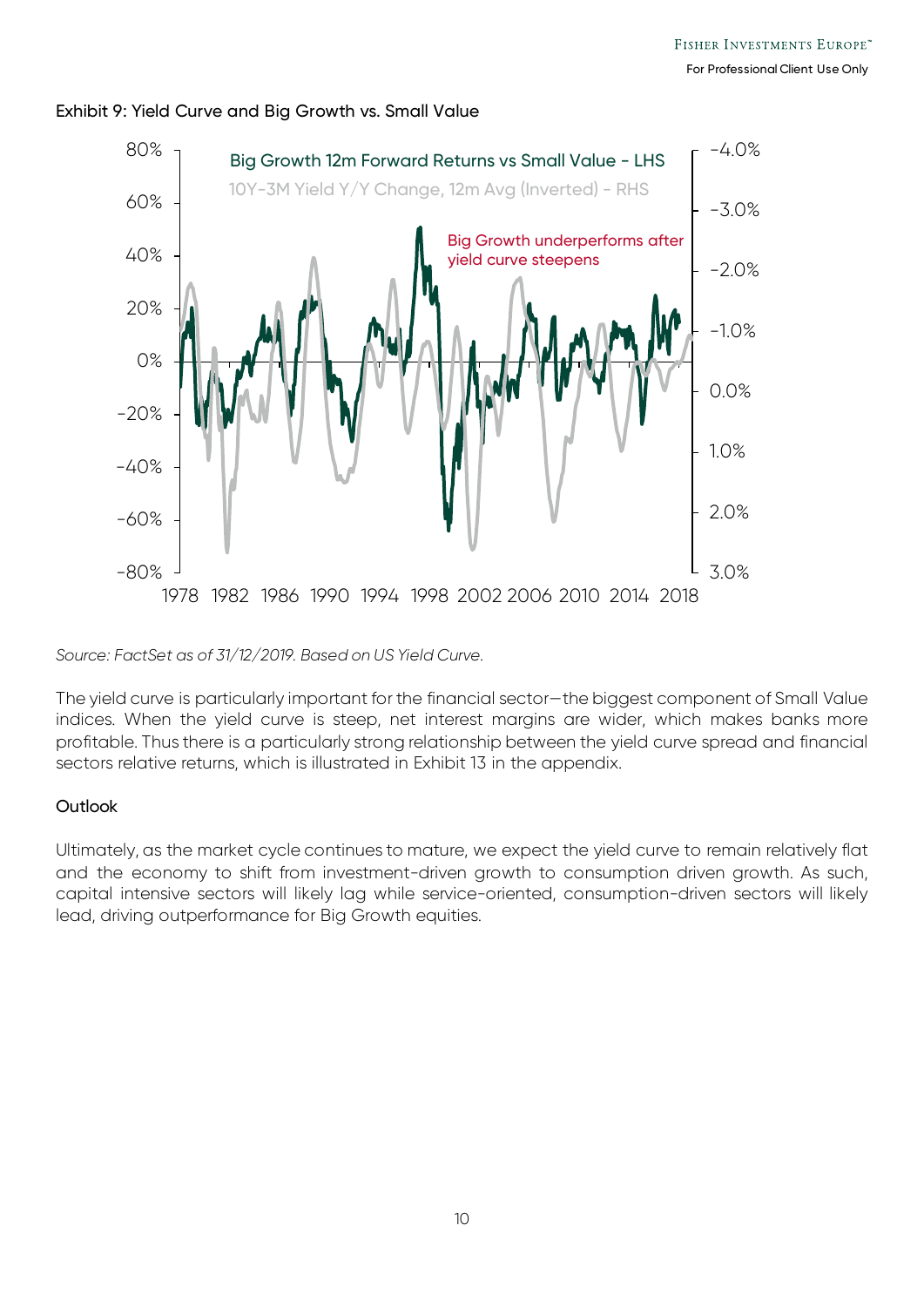### Appendix Exhibit 10: Breadth & Growth vs. Value



*Source: FactSet as of 31/12/2019. Right vertical axis depicts 12 month relative return of value over growth.*



## Exhibit 11: Breadth & Big vs. Small

*Source: FactSet as of 31/12/2019. Right vertical axis depicts 12 month relative return of small over big.*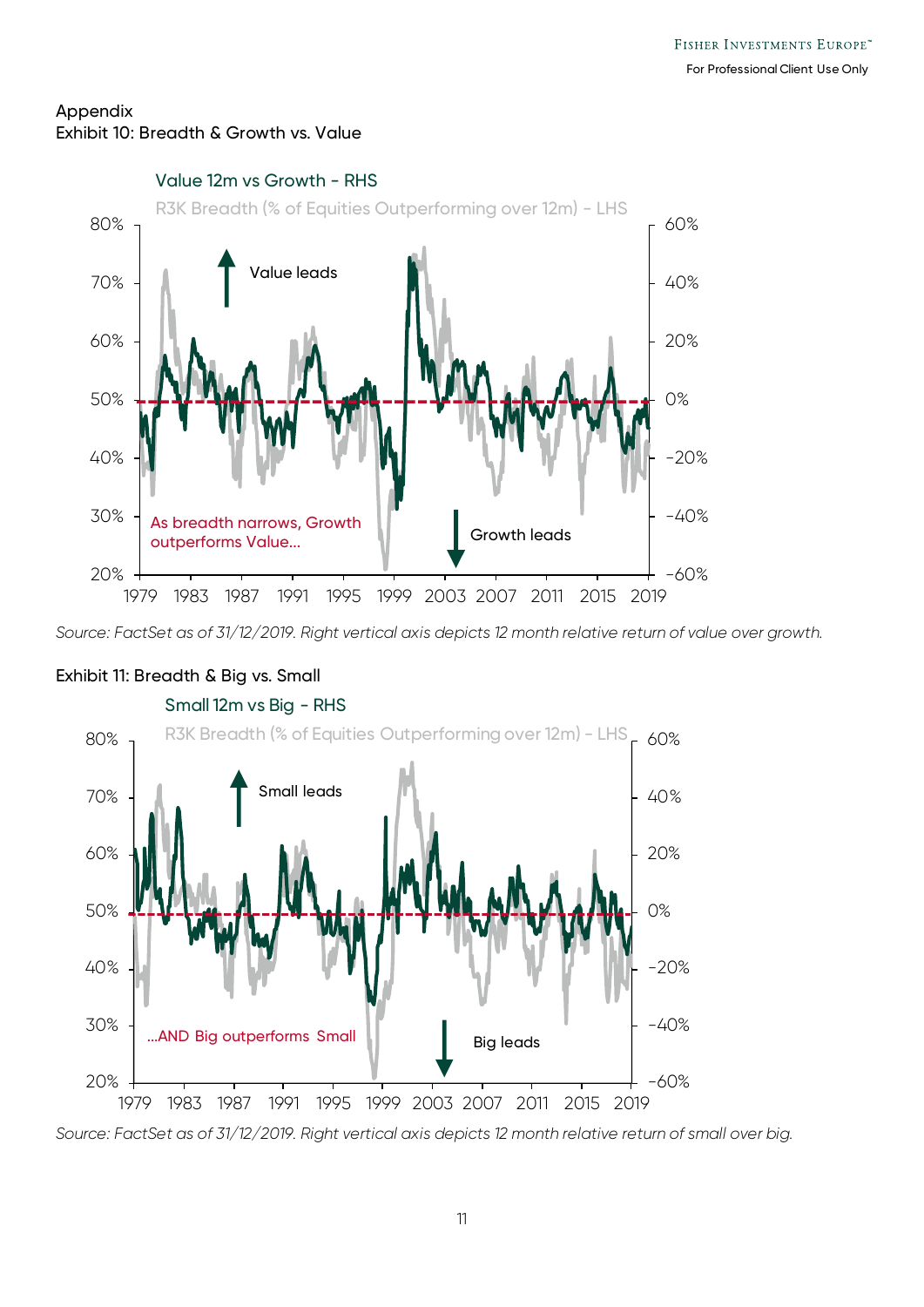

#### Exhibit 12: Yield Curve and Big Growth vs. Small Value

*Source: FactSet as of 31/12/2019. Based on US Yield Curve.*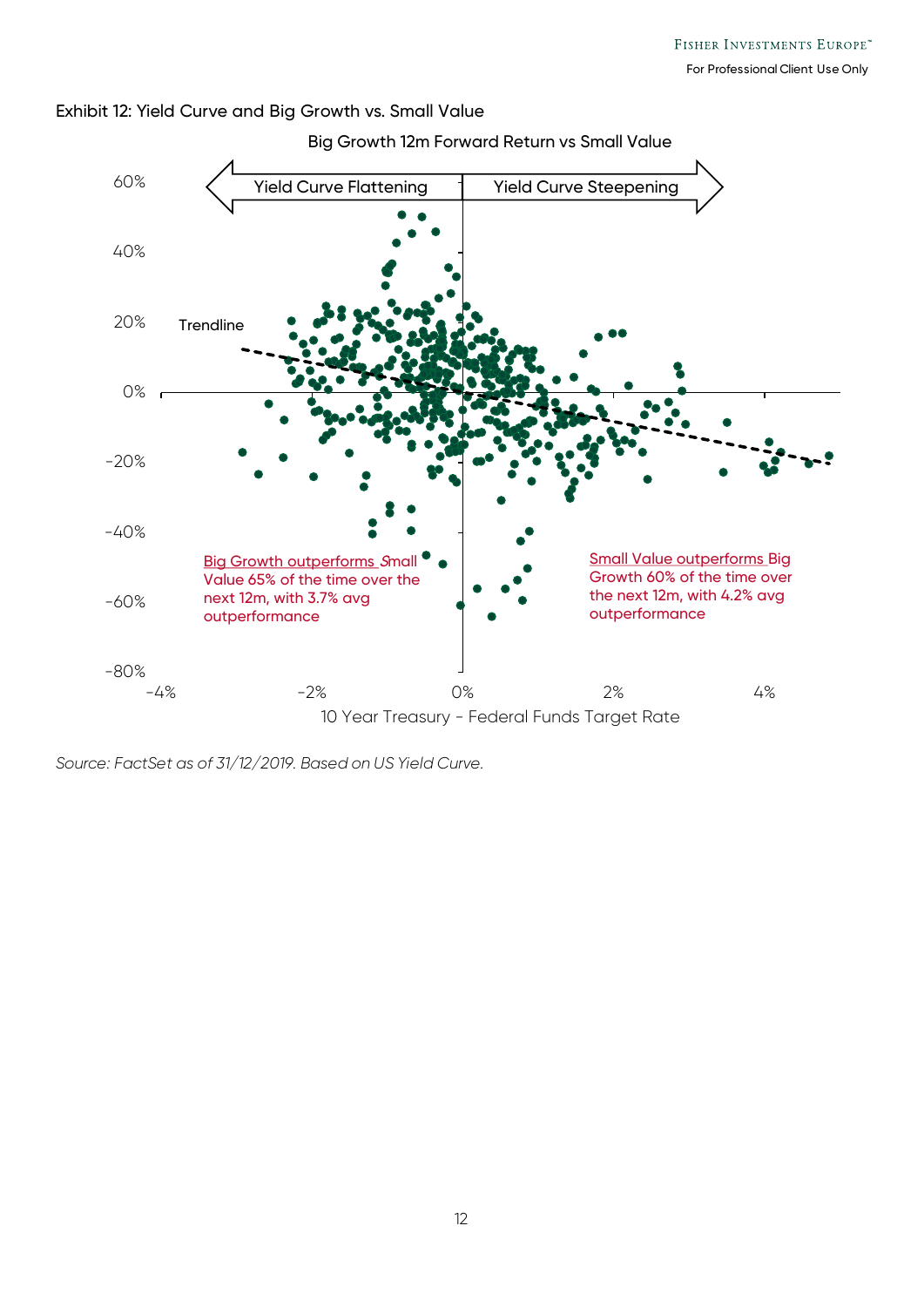

#### Exhibit 13: Yield Curve and Financials vs. S&P 500

*Source: Global Financial Data and FactSet as of 31/12/2019. Based on US Yield Curve.*